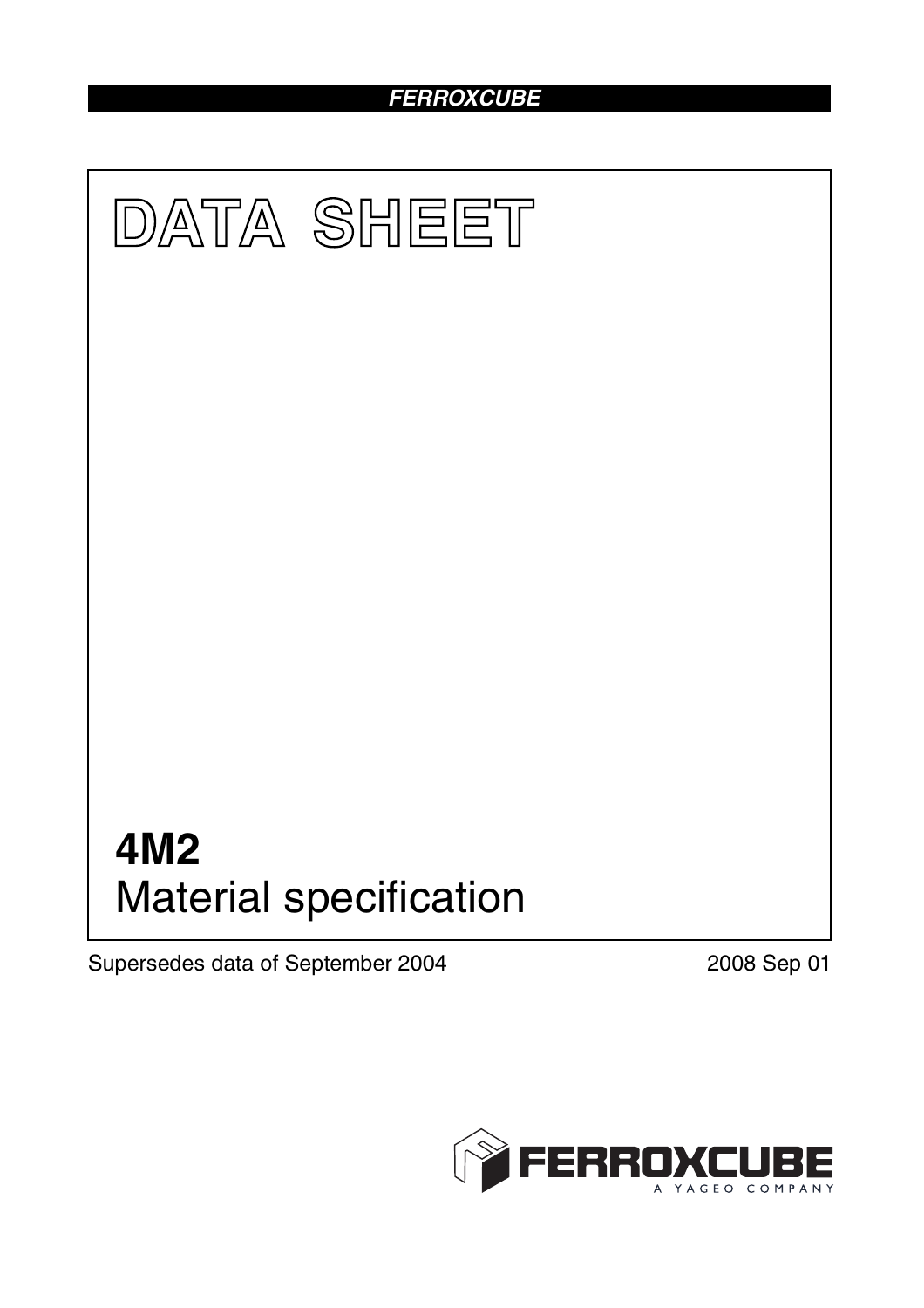# Material specification **4M2**

## **4M2 SPECIFICATIONS**

Low permeability specialty NiZn ferrite only used in large toroids and machined products mainly for scientific particle accelerators operating at frequencies up to 10 MHz.

| <b>SYMBOL</b> | <b>CONDITIONS</b>            | <b>VALUE</b>   | <b>UNIT</b>       |
|---------------|------------------------------|----------------|-------------------|
| $\mu_i$       | 25 °C; ≤10 kHz;<br>$0.25$ mT | 140 ±20%       |                   |
| B             | 25 °C; 10 kHz;<br>3000 A/m   | $\approx$ 310  | mT                |
|               | 100 °C; 10 kHz;<br>3000 A/m  | $\approx$ 270  |                   |
| $\rho$        | DC; 25 °C                    | $\approx 10^5$ | $\Omega$ m        |
| $T_{\rm C}$   |                              | $\geq 200$     | $^{\circ}C$       |
| density       |                              | $\approx 5000$ | kg/m <sup>3</sup> |